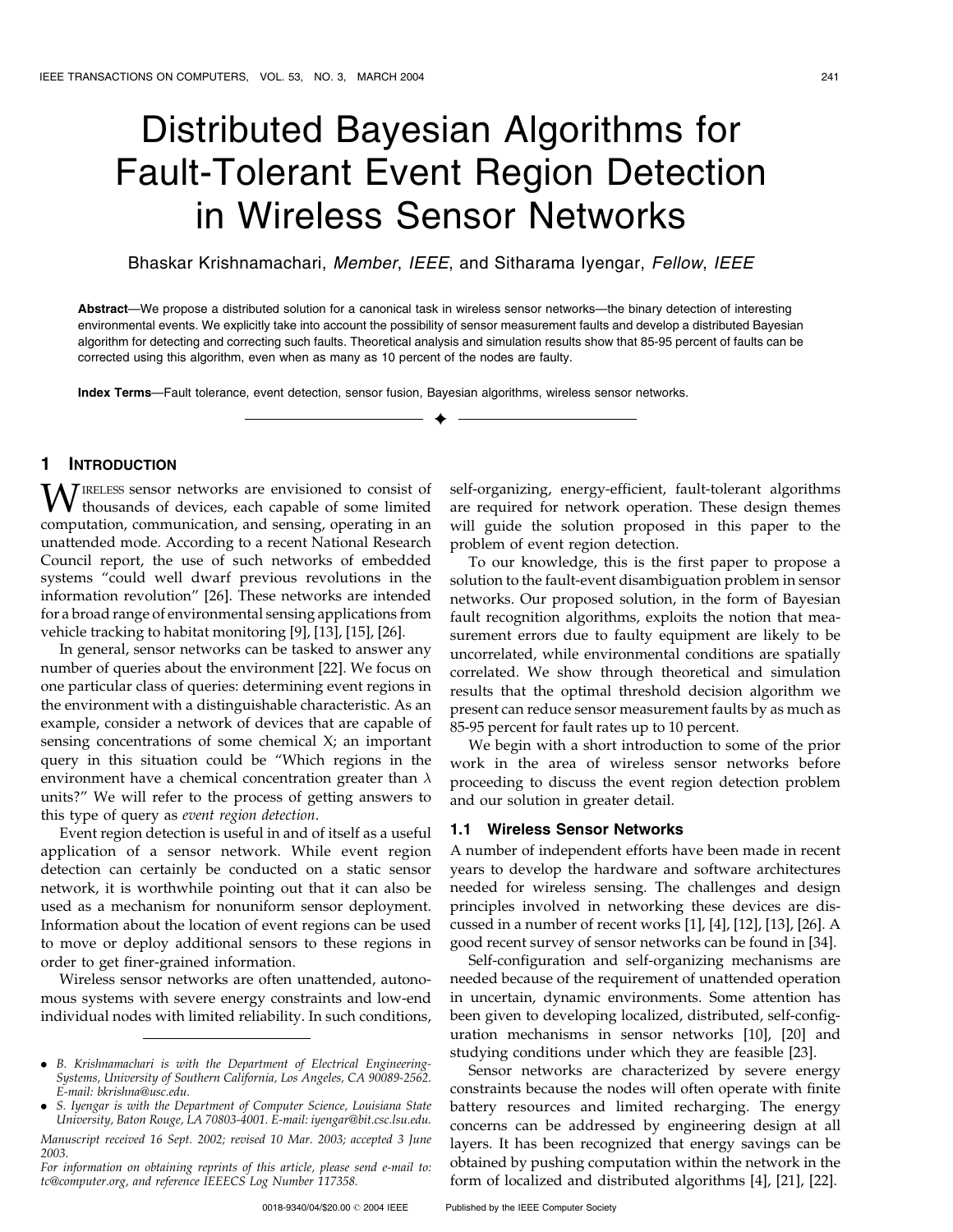One of the main advantages of the distributed computing paradigm is that it adds a new dimension of robustness and reliability to computing. Computations done by clusters of independent processors need not be sensitive to the failure of a small portion of the network. Wireless sensor networks are an example of large scale distributed computing systems where fault tolerance is important. For large scale sensor networks to be economically feasible, the individual nodes necessarily have to be low-end inexpensive devices. Such devices are likely to exhibit unreliable behavior. Therefore, it's important to guarantee that faulty behavior of individual components does not affect the overall system behavior. Some of the early work in the area of distributed sensor networks focuses on reliable routing with arbitrary network topologies [17], [18], characterizing sensor fault modalities [5], [6], tolerating faults while performing sensor integration [19], and tolerating faults while ensuring sensor coverage [16]. A mechanism for detecting crash faults in wireless sensor networks is described in [25]. There has been little prior work in the literature on detecting and correcting faults in sensor measurements in an application-specific context. We now discuss the canonical problem of event region detection.

The optimal Bayesian decision algorithm we present in this paper is closely related to the classic voting algorithms studied in distributed applications [35], [36]. The basic idea in voting is to get a quorum of nodes to agree on an operation before commitment. In the context of sensor networks, voting algorithms (such as unanimous voting, majority voting, m-out-of-n voting, and plurality voting) have been recommended as a mechanism for fusing the decisions of multimodal sensors with low communication overhead [37].

#### 2 EVENT REGION DETECTION

Consider a wireless network of sensors placed in an operational environment. We wish to task this network to identify the regions in the network that contain interesting events. For example, if the sensors monitor chemical concentrations, then we want to extract the region of the network in which these concentrations are unusually high. It is assumed that each sensor knows its own geographical location, either through GPS or through RF-based beacons [27].

It is helpful to treat the trivial centralized solution to the event region detection problem first in order to understand the shortcomings of such an approach. We could have all nodes report their individual sensor measurements, along with their geographical location directly to a central monitoring node. The processing to determine the event regions can then be performed centrally. While conceptually simple, this scheme does not scale well with the size of the network due to the communication bottlenecks and energy expenses associated with such a centralized scheme. Hence, we would like a solution in which the nodes in an event region organize themselves and perform some local processing to determine the extent of the region. This is the approach we will take.

Even under ideal conditions, this is not an easy problem to solve due to the requirement of a distributed, self-



Fig. 1. Sample scenario: A distributed sensor network with uncorrelated sensor faults (denoted as "x") deployed in an environment with a single event region (dashed circle).

organized approach. However, if we take into account the possibility of sensor measurement faults, there is an additional layer of complexity. Can unreliable sensors decide on their own if their measurement truly indicates a high event value or if it is a faulty measurement? In general, this is an intractable question. It is true, however, that the sensor measurements in the operation region are spatially correlated (since many environmental phenomena are), while sensor faults are likely to be uncorrelated. As we establish in this paper, we can exploit such a problem structure to give us a distributed, localized algorithm to mitigate the effect of errors in sensor measurements.

Fig. 1 shows a sample scenario. In this situation, we have a grid of sensors in some operational area. There is an event region with unusually high chemical concentrations. Some of the sensors shown are faulty in that they report erroneous readings.

The first step in event region detection is for the nodes to determine which sensor readings are interesting. In general, we can think of the sensor's measurements as a real number. There is some prior work on systems that learn the normal conditions over time so that they can recognize unusual event readings [28]. We will instead make the reasonable assumption that a threshold that enables nodes to determine whether their reading corresponds to an event has been specified with the query or otherwise made available to the nodes during deployment.

A more challenging task is to disambiguate events from faults in the sensor readings since an unusually high reading could potentially correspond to both. Conversely, a faulty node may report a low measurement even though it is in an event region. In this paper, we present probabilistic decoding mechanisms that exploit the fact that sensor faults are likely to be stochastically uncorrelated, while event measurements are likely to be spatially correlated. In analyzing these schemes, we will show that the impact of faults can be reduced by as much as 85-95 percent, even for reasonably high fault rates.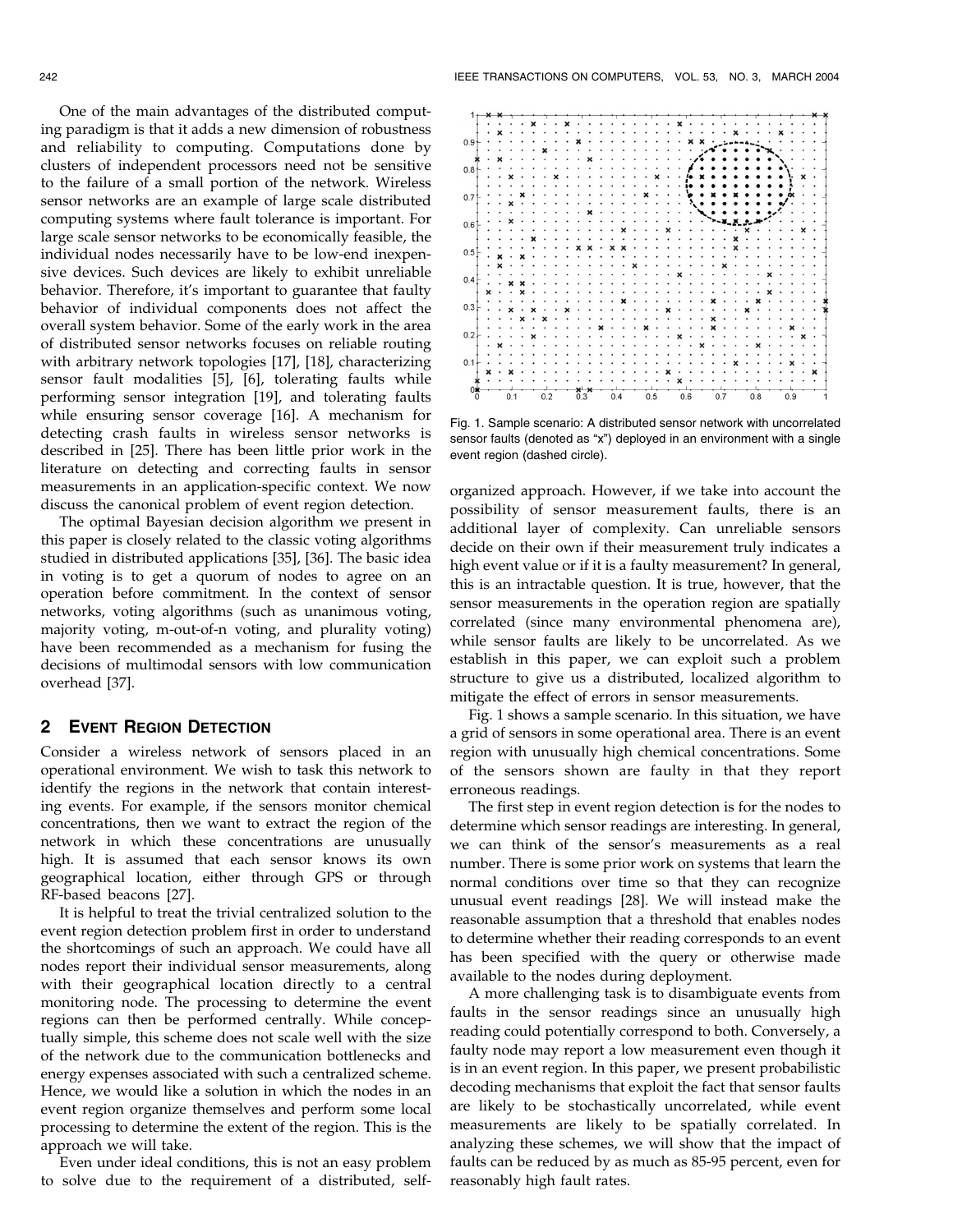# 3 FAULT RECOGNITION

Without loss of generality, we will assume a model in which a particularly large value is considered unusual, while the normal reading is typically a low value. If we allow for faulty sensors, sometimes such an unusual reading could be the result of a sensor fault, rather than an indication of the event. We assume environments in which event readings are typically spread out geographically over multiple contiguous sensors. In such a scenario, we can disambiguate faults from events by examining the correlation in the reading of nearby sensors.

Let the real situation at the sensor node be modeled by a binary variable  $T_i$ . This variable  $T_i = 0$  if the ground truth is that the node is a normal region and  $T_i = 1$  if the ground truth is that the node is in an event region. We map the real output of the sensor into an abstract binary variable  $S_i$ . This variable  $S_i = 0$  if the sensor measurement indicates a normal value and  $S_i = 1$  if it measures an unusual value.

There are thus four possible scenarios:  $S_i = 0, T_i = 0$ (sensor correctly reports a normal reading),  $S_i = 0, T_i = 1$ (sensor faultily reports a normal reading),  $S_i = 1, T_i = 1$ (sensor correctly reports an unusual/event reading), and  $S_i = 1, T_i = 0$  (sensor faultily reports an unusual reading). While each node is aware of the value of  $S_i$ , in the presence of a significant probability of a faulty reading, it can happen that  $S_i \neq T_i$ . We describe below a Bayesian fault recognition algorithm to determine an estimate  $R_i$  of the true reading  $T_i$ after obtaining information about the sensor readings of neighboring sensors.

In our discussions, we will make one simplifying assumption: The sensor fault probability  $p$  is uncorrelated and symmetric. In other words,

$$
P(S_i = 0 | T_i = 1) = P(S_i = 1 | T_i = 0) = p.
$$
 (1)

The binary model can result from placing a threshold on the real-valued readings of sensors. Let  $m_n$  be the mean normal reading and  $m_f$  the mean event reading for a sensor. A reasonable threshold for distinguishing between the two possibilities would be  $0.5(m_n + m_f)$ . If the errors due to sensor faults and the fluctuations in the environment can be modeled by Gaussian distributions with mean 0 and a standard deviation  $\sigma$ , the fault probability  $p$  would indeed be symmetric. It can be evaluated using the tail probability of a Gaussian, the Q-function, as follows:

$$
p = Q\left(\frac{(0.5(m_f + m_n) - m_n)}{\sigma}\right) = Q\left(\frac{m_f - m_n}{2\sigma}\right). \tag{2}
$$

We know that the Q-function decreases monotonically. Hence, (2) tells us that the fault probability is higher when  $(m_f - m_n)$  is low, when the mean normal and event readings are not sufficiently distinguishable, or when the standard deviation  $\sigma$  of the sensor measurement errors. The assumption that sensor failures are uncorrelated is a standard, reasonable assumption because these failures are primarily due to imperfections in manufacturing and not a function of the nodes' spatial deployment. The algorithms and analysis presented in this paper may be extended to nonsymmetric errors in a straightforward

manner; the symmetry assumption is made primarily for ease of exposition.

We also wish to model the spatial correlation of event values. Let each node  $i$  have  $N$  neighbors (excluding itself). Let's say the evidence  $E_i(a, k)$  is that k of the neighboring sensors report the same binary reading  $a$  as node  $i$ , while  $N - k$  of them report the reading  $\neg a$ , then we can decode according to the following model for using the evidence:

$$
P(R_i = a | E_i(a, k)) = \frac{k}{N}.
$$
\n(3)

Note that, in networks that are deployed with high densities, nearby sensors are likely to have similar event readings unless they are at the boundary of the event region. In this model, we have that a sensor gives equal weight to the evidence from each neighbor. More sophisticated models may be possible, but this model commends itself as a robust mechanism for unforseen environments.

Now, the task for each sensor is to determine a value for  $R_i$  given information about its own sensor reading  $S_i$  and the evidence  $E_i(a, k)$  regarding the readings of its neighbors. The following Bayesian calculations provide the answer:

$$
P(R_i = a | S_i = b, E_i(a, k)) = \frac{P(R_i = a, S_i = b | E_i(a, k))}{P(S_i = b | E_i(a, k))}
$$
  
= 
$$
\frac{P(S_i = b | R_i = a) P(R_i = a | E_i(a, k))}{P(S_i = b | E_i(a, k)) + P(S_i = b | R_i = a) P(R_i = a | E_i(a, k))}
$$
  
\$\approx \frac{P(S\_i = b | R\_i = a) P(R\_i = a | E\_i(a, k)) + P(S\_i = b | R\_i = a | E\_i(a, k)) + P(S\_i = b | T\_i = a) P(R\_i = a | E\_i(a, k))},\  
(4)

where the last relation follows from the fact that  $R_i$  is meant to be an estimate of  $T_i$ . Thus, we have, for the two cases  $(b = a), (b = \neg a)$ :

$$
P_{aak} = P(R_i = a | S_i = a, E_i(a, k)) = \frac{(1-p)\frac{k}{N}}{(1-p)\frac{k}{N} + p(1-\frac{k}{N})}
$$

$$
= \frac{(1-p)k}{(1-p)k + p(N-k)}
$$
(5)

$$
P(R_i = \neg a | S_i = a, E_i(a, k)) = 1 - P(R_i = a | S_i = a, E_i(a, k))
$$

$$
= \frac{p(N - k)}{(1 - p)k + p(N - k)}.
$$
(6)

Equations (5), (6) show the statistic with which the sensor node can now make a decision about whether or not to disregard its own sensor reading  $S_i$  in the face of the evidence  $E_i(a, k)$  from its neighbors.

Each node could incorporate randomization and announce if its sensor reading is correct with probability  $P_{aak}$ . We will refer to this as the randomized decision scheme.

An alternative is a threshold decision scheme, which uses a threshold  $0 < \Theta < 1$  as follows: If  $P(R_i = a | S_i = a, E_i(a, k)) > \Theta$ , then  $R_i$  is set to a and the sensor believes that its sensor reading is correct. If the metric is less than the threshold, then node  $i$  decides that its sensor reading is faulty and sets  $R_i$  to  $\neg a$ .

The detailed steps of both schemes are depicted in Table 1, along with the optimal threshold decision scheme,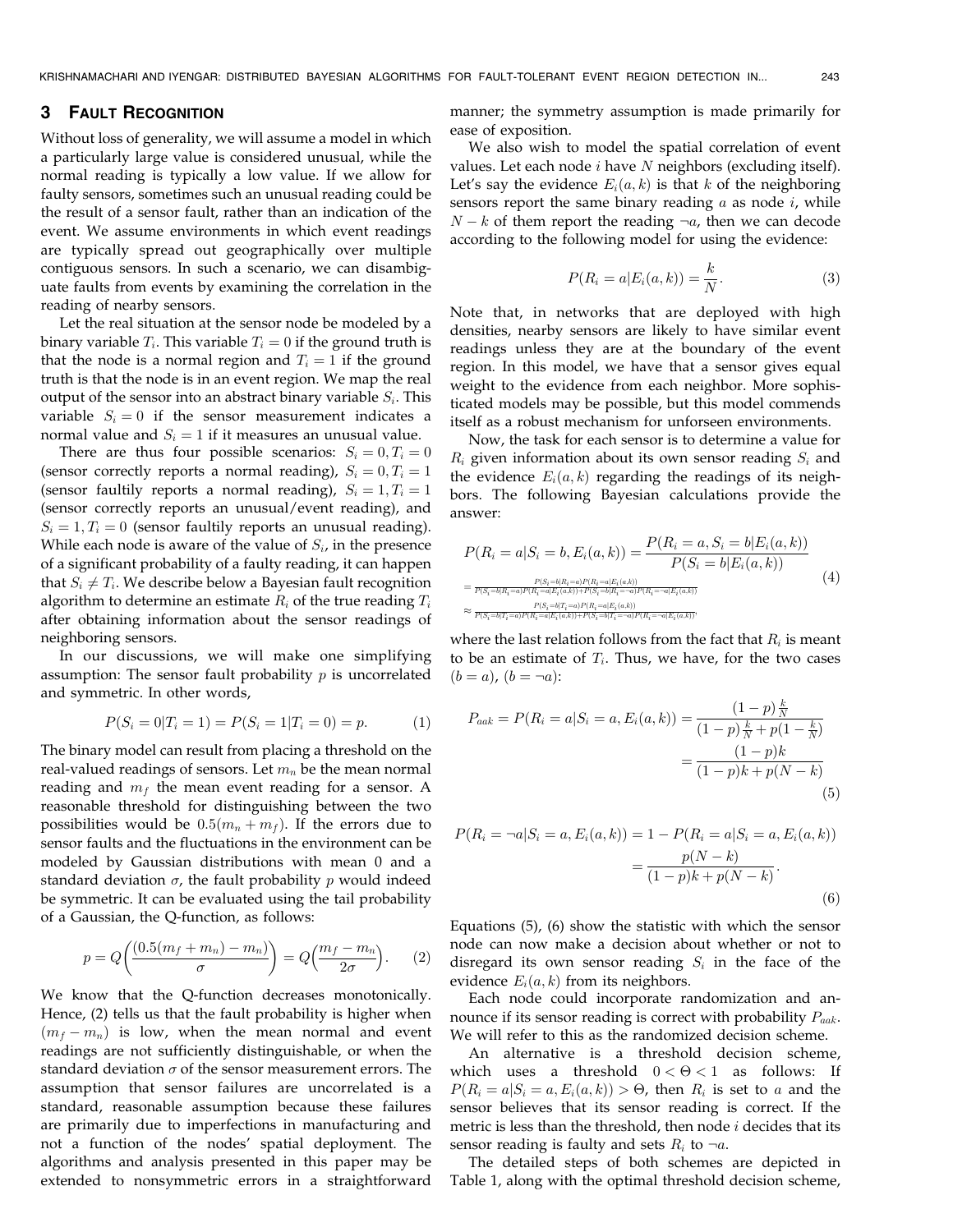TABLE 1 Decision Schemes for Fault Recognition

| Randomized Decision Scheme                                                                |  |
|-------------------------------------------------------------------------------------------|--|
| 1. Obtain the sensor readings $S_j$ of all $N_i$ neighbors of node i.                     |  |
| 2. Determine $k_i$ , the number of node <i>i</i> 's neighbors <i>j</i> with $S_j = S_i$ . |  |
| 3. Calculate $P_{aak} = \frac{(1-p)k_i}{(1-p)k_i + p(N_i - k_i)}$ .                       |  |
| 4. Generate a random number $u \in (0,1)$ .                                               |  |
| 5. If $u < P_{aak}$ , set $R_i = S_i$ else set $R_i = \neg S_i$ .                         |  |
|                                                                                           |  |
| Threshold Decision Scheme                                                                 |  |
| 1. Obtain the sensor readings $S_j$ of all $N_i$ neighbors of node i.                     |  |
| 2. Determine $k_i$ , the number of node i's neighbors j with $S_j = S_i$ .                |  |
| 3. Calculate $P_{aak} = \frac{(1-p)k_i}{(1-p)k_i + p(N_i - k_i)}$ .                       |  |
| 4. If $P_{aak} > \Theta$ , set $R_i = S_i$ , else set $R_i = \neg S_i$ .                  |  |
|                                                                                           |  |
| Optimal Threshold Decision Scheme                                                         |  |
| 1. Obtain the sensor readings $S_j$ of all $N_i$ neighbors of node $i$ .                  |  |
| 2. Determine $k_i$ , the number of node i's neighbors j with $S_j = S_i$ .                |  |
| 3. If $k_i \geq 0.5N_i$ , set $R_i = S_i$ , else set $R_i = \neg S_i$ .                   |  |

which we will discuss later in the analysis. It should be noted that, with either the randomized decision scheme or the threshold decision scheme, the relations in (5) and (6) permit the node to also indicate its confidence in the assertion that  $R_i = a$ .

We now proceed with an analysis of these decoding mechanisms for recognizing and correcting faulty sensor measurements.

# 4 ANALYSIS OF FAULT-RECOGNITION ALGORITHM

In order to simplify the analysis of the Bayesian fault recognition mechanisms, we will make the assumption that, for all  $N$  neighbors of node  $i$ , the ground truth is the same. In other words, if node  $i$  is in an event region, so are all its neighbors and, if  $i$  is not in an event region, neither are any of its neighbors. This assumption is valid everywhere except at nodes which lie on the boundary of an event region. For sensor networks with high density, this is a reasonable assumption as the number of such boundary nodes will be relatively small. Table 2 sumarizes the

notation we will use in our analysis. We will first present results for the randomized decision scheme.

Let  $g_k$  be the probability that exactly k of node i's N neighbors are not faulty. This probability is the same irrespective of the value of  $T_i$ . This can be readily verified:

$$
g_k = {N \choose k} P(S_i = 0 | T_i = 0)^k P(S_i = 1 | T_i = 0)^{(N-k)}
$$
  
=  ${N \choose k} P(S_i = 1 | T_i = 1)^k P(S_i = 0 | T_i = 0)^{(N-k)}$  (7)  
=  ${N \choose k} (1-p)^k p^{(N-k)}.$ 

With binary values possible for the three variables corresponding to the ground truth  $T_i$ , the sensor measurement  $S_i$ , and the decoded message  $R_i$ , there are eight possible combinations. The conditional probabilities corresponding to these combinations are useful metrics in analyzing the performance of this fault recognition algorithm.

Consider first the probability  $P(R_i = 0|S_i = 0, T_i = 0)$ . This is the probability that the algorithm estimates that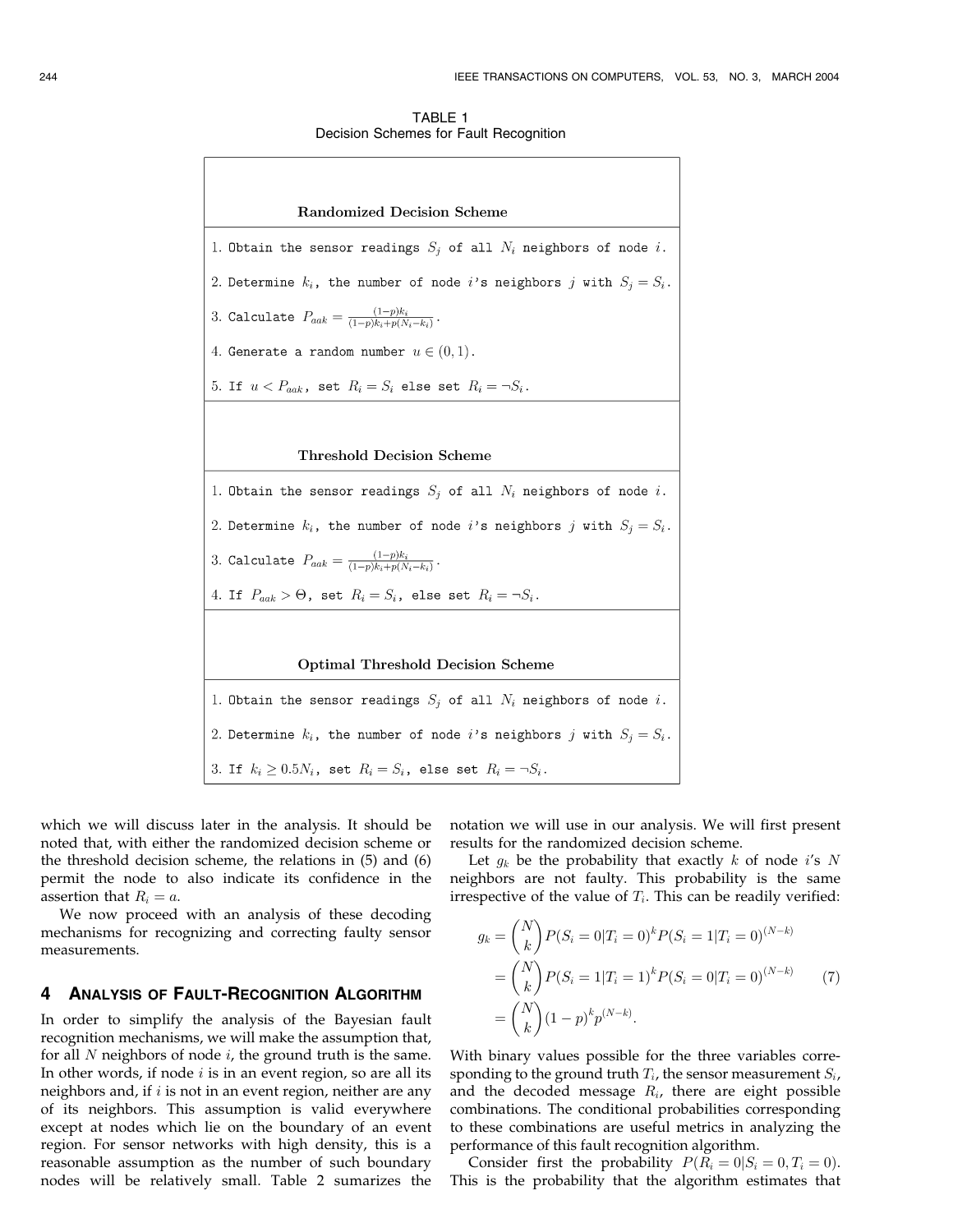| Symbol           | Definition                                                                                  |
|------------------|---------------------------------------------------------------------------------------------|
| $\boldsymbol{n}$ | Total number of deployed nodes.                                                             |
| $n_f$            | Number of nodes in the event region.                                                        |
| $n_{o}$          | Number of other nodes = $n - n_f$ .                                                         |
| $\boldsymbol{N}$ | The number of neighbors of each node                                                        |
| $T_i$            | The binary variable indicating the ground truth at node $i$ .                               |
| $\mathcal{S}_i$  | The binary variable indicating the sensor reading. Sensor is faulty $\iff S_i = \neg T_i$ . |
| $R_i$            | The binary variable with the decoded value. Decoding is correct $\iff R_i = T_i$            |
| $E_i(a,k)$       | The event that $k$ of node $i$ 's $N$ neighbors have the same sensor reading $a$ .          |
| $P_{aak}$        | The conditional probability $P(R_i = a   S_i = a, E_i(a, k)).$                              |
| $\boldsymbol{p}$ | The (symmetric) fault probability $P(S_i = 1   T_i = 0) = P(S_i = 0   T_i = 1)$ .           |
| $g_k$            | The probability that $k$ of node $i$ 's $N$ neighbors are not faulty.                       |
| Θ                | The decision threshold                                                                      |
| $\alpha$         | The average number of errors after decoding                                                 |
| $\beta$          | The average number of errors corrected                                                      |
| $\gamma$         | The average number of errors uncorrected                                                    |
| δ                | The average number of new errors introduced                                                 |

TABLE 2 Summary of Notation for Analysis of Fault-Recognition

there is no event reading when the sensor is not faulty and These metrics suffice to answer questions such as the indicates that there is no event.

$$
P(R_i = 0|S_i = 0, T_i = 0)
$$
  
=  $\sum_{k=0}^{N} P(R_i = 0|S_i = 0, T_i = 0, E_i(0, k)) = \sum_{k=0}^{N} P_{aak}g_k.$  (8)

In a similar manner, we can derive the following expressions for all these conditional probabilities:

$$
P(R_i = a | S_i = a, T_i = a) = 1 - P(R_i = \neg a | S_i = a, T_i = a)
$$

$$
= \sum_{k=0}^{N} P_{aak} g_k
$$
(9)

$$
P(R_i = \neg a | S_i = \neg a, T_i = a) = 1 - P(R_i = a | S_i = \neg a, T_i = a)
$$

$$
= \sum_{k=0}^{N} P_{aak} g_{N-k} \tag{10}
$$

expected number of decoding errors  $\alpha$ , obtained by marginalizing over values for  $S_i$ .

$$
\alpha = P(R_i = 1 | T_i = 0) n_o + P(R_i = 0 | T_i = 0) n_f
$$
  
= 
$$
\left(1 - \sum_{k=0}^{N} P_{aak}(g_k - g_{N-k})\right) n.
$$
 (11)

The reduction in the average number of errors is therefore  $(np-\alpha)/np.$ 

We can also now talk meaningfully about  $\beta$ , the average number of sensor faults corrected by the Bayesian fault recognition algorithm. The conditional probabilities in (9) and (11) tell us about this metric:

$$
\beta = \left(1 - \sum_{k=0}^{N} P_{aak}g_{N-k}\right)np.
$$
\n(12)

A related metric is  $\gamma$ , the average number of faults uncorrected: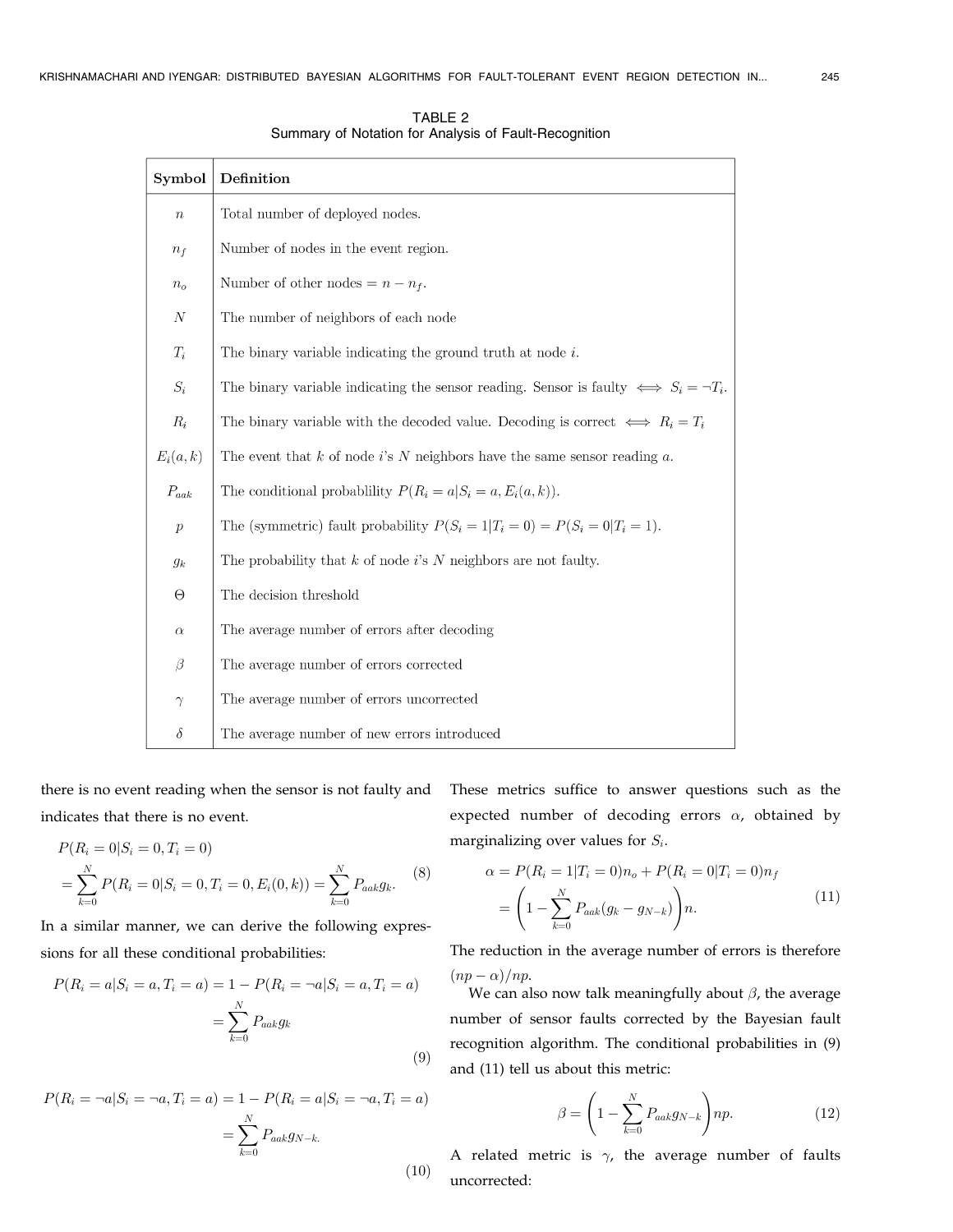

Fig. 2. Metrics for the Bayesian fault recognition algorithm with randomized decision scheme  $(N = 4)$ .

$$
\gamma = \left(\sum_{k=0}^{N} P_{aak}g_{N-k}\right)np.\tag{13}
$$

The Bayesian fault recognition algorithm has one setback —while it can help us correct sensor faults, it may introduce new errors if the evidence from neighboring sensors is faulty. This effect can be captured by the metric  $\delta$ , the average number of new errors introduced by the algorithm:

$$
\delta = P(R_i = 1|S_i = 0, T_i = 0)(1 - p)n_o
$$
  
+ P(R\_i = 0|S\_i = 1, T\_i = 1)(1 - p)n<sub>f</sub>  
= 
$$
\left(1 - \sum_{k=0}^{N} P_{aak} g_k\right)(1 - p)n.
$$
 (14)

These metrics are shown in Fig. 2 with respect to the sensor fault probability  $p$ . While it can be seen that, for  $p < 0.1$  (10 percent of the nodes being faulty on average), over 75 percent of the faults can be corrected. However, the number of new errors introduced  $\delta$  is seen to increase steadily with the fault-rate and starts to affect the overall reduction in errors significantly after about  $p = 0.1$ .

Let us now consider the threshold decision scheme. Fig. 3 shows the corresponding metrics for the threshold decision scheme. The following theorem tells us that we can view the threshold scheme from an alternate perspective.

- **Theorem 1.** The decision threshold scheme with  $\Theta$  is equivalent to picking an integer  $k_{min}$  such that node i decodes to a value  $R_i = S_i = a$  if and only if at least  $k_{min}$  of its N neighbors report the same sensor measurement a.
- **Proof.** Recall that, in this scheme,  $R_i = a \Longleftrightarrow P_{aak} > \Theta$ . It suffices to show that  $P_{aak}$  increases monotonically with  $k$ since, in this case, for each  $\Theta$ , there is some  $k_{min}$  beyond which  $R_i$  is always set to  $a$ . We can rewrite (5) as follows:

$$
P_{aak} = \frac{(1-p)k}{k(1-2p) + pN}.
$$
\n(15)



Fig. 3. Metrics for the Bayesian fault recognition algorithm with optimal threshold decision scheme  $(N = 4)$ .

The monotonicity can be shown by taking the derivative of this with respect to a continuous version of the variable k:

$$
\Rightarrow \frac{d(P_{aak})}{dk} = \frac{p(1-p)N}{(k(1-2p)+pN)^2} > 0.
$$
 (16)

Specifically,  $k_{min}$  is given by the following expression, derived by relating (15) to the parameter  $\Theta$ :

$$
k_{min} = \left[\frac{pN\Theta}{1 - p - (1 - 2p)\Theta}\right].
$$
 (17)

 $\Box$ 

The first question this previous theorem allows us to answer is how the metrics described in (8)-(14) change for the decision threshold scheme. In this scheme, we have that, if  $k \geq k_{min}$  of its neighbors also read the same value a, the node *i* decides on  $R_i = a$ . Thus, we can replace  $P_{aak}$  in (8)-(14) with a step function  $U_k$ , which is 1 for  $k \geq k_{min}$  and 0 otherwise. This is equivalent to eliminating the  $P_{aak}$  term and summing only terms with  $k \geq k_{min}$ . Thus, for the decision threshold scheme, we have that:

$$
P(R_i = a | S_i = a, T_i = a) = 1 - P(R_i = \neg a | S_i = a, T_i = a)
$$

$$
= \sum_{k=k_{min}}^{N} g_k
$$
(18)

$$
P(R_i = \neg a | S_i = \neg a, T_i = a) = 1 - P(R_i = a | S_i = \neg a, T_i = a)
$$

$$
= \sum_{k=k_{min}}^{N} g_{N-k}
$$
(19)

$$
\alpha = \left(1 - \sum_{k=k_{min}}^{N} (g_k - g_{N-k})\right) n \tag{20}
$$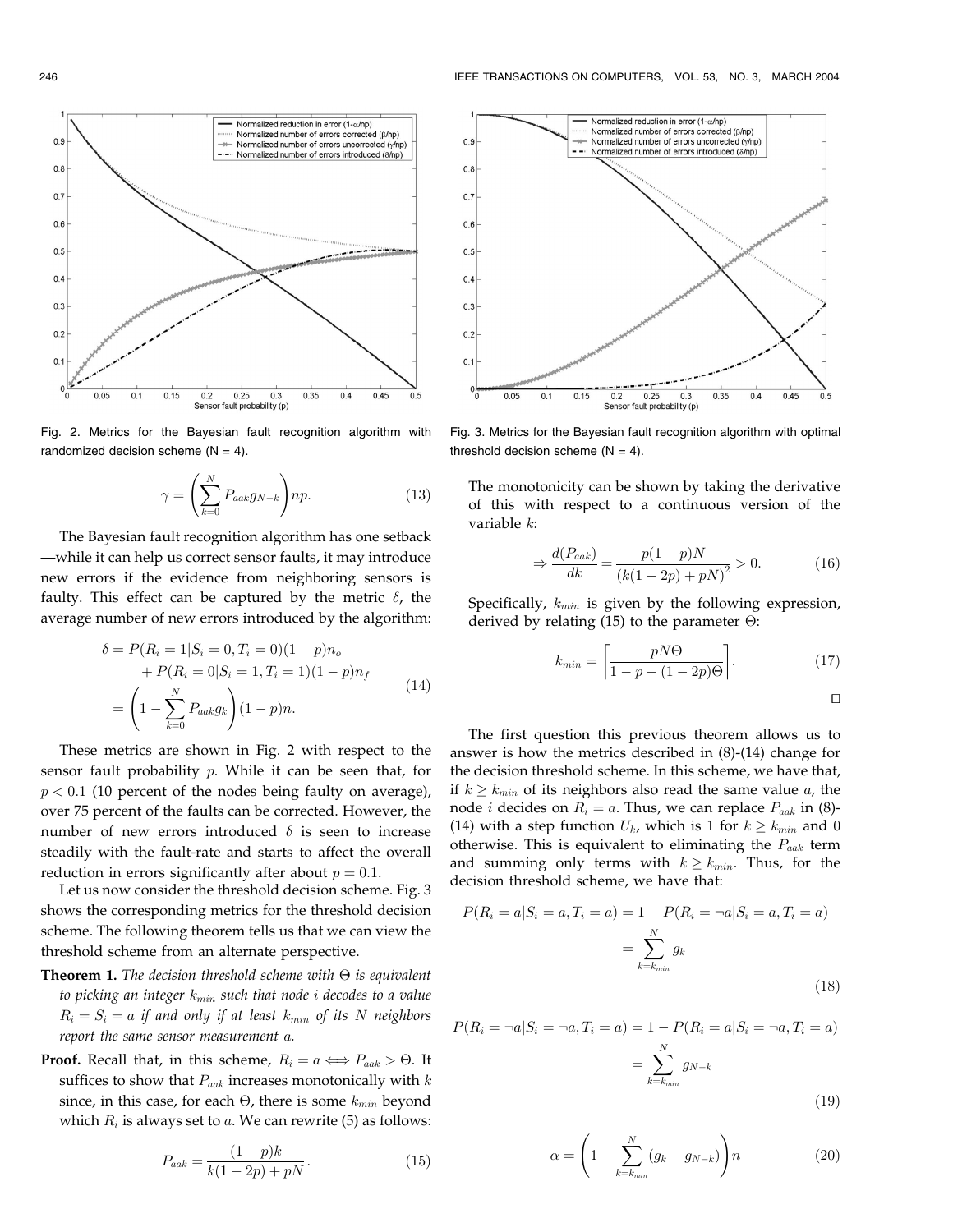$$
\beta = \left(1 - \sum_{k=k_{min}}^{N} g_{N-k}\right) np \tag{21}
$$

$$
\gamma = \left(\sum_{k=k_{min}}^{N} g_{N-k}\right) np \tag{22}
$$

$$
\delta = \left(1 - \sum_{k=k_{min}}^{N} g_k\right) (1 - p)n. \tag{23}
$$

The following is a strong result about the optimal threshold decision scheme.

- **Theorem 2.** The optimum threshold value which minimizes  $\alpha$ , the average number of errors after decoding, is  $\Theta^* = (1 - p)$ . This threshold value corresponds to  $k_{min}^* = 0.5N$ .
- **Proof.** As the goal is to find the  $k_{min}$  and  $\Theta$  which minimize  $\alpha$ , it is helpful to start with the definition of  $\alpha$ . From (23), we have that:

$$
\alpha = \left(1 - \sum_{k=k_{min}}^{N} (g_k - g_{N-k})\right) n
$$
  
= 
$$
\left(1 - \sum_{k=k_{min}}^{N} {N \choose k} \left((1-p)^k p^{(N-k)} - p^k (1-p)^{(N-k)}\right)\right) n.
$$
 (24)

We examine the behavior of the expression in the summand:

$$
\left((1-p)^{k}p^{(N-k)} - p^{k}(1-p)^{(N-k)}\right)
$$
  
=  $p^{k}(1-p)^{k}\left(p^{(N-2k)} - (1-p)^{(N-2k)}\right).$  (25)

For  $p < 0.5$ , this expression is negative for  $N > 2k$ , zero for  $N = 2k$ , and positive for  $N < 2k$ . In the expression for  $\alpha$ , as we vary  $k_{min}$  by decreasing it by one at a time from N, we get additional terms with negative contributions while  $k_{min} > 0.5N$  and positive contributions once  $k_{min} < 0.5N$ . It follows that  $\alpha$  achieves a minimum when  $k_{min} = k_{min}^* = 0.5N.$ 

To determine what value of  $\Theta$  this corresponds to, we can utilize (17). We have that

$$
\frac{pN\Theta^*}{1-p-(1-2p)\Theta^*} = 0.5N
$$
  
\n
$$
\Rightarrow p\Theta^* = 0.5(1-p-(1-2p)\Theta^*)
$$
  
\n
$$
\Rightarrow \Theta^*(p-p+0.5) = 0.5(1-p)
$$
  
\n
$$
\Rightarrow \Theta^* = (1-p).
$$

The above theorem says that the best policy for each node (in terms of minimizing  $\alpha$ , the average number of errors after decoding) is to accept its own sensor reading if and only if at least half of its neighbors have the same reading. This is an intuitive result, following from the equal-weight evidence model that we are using (3). This means that the sensor nodes can perform an optimal decision without even having to estimate the value of  $p$ .

This makes the optimal-threshold decision scheme presented in Table 1 an extremely feasible mechanism for minimizing the effect of uncorrelated sensor faults.

#### 5 SIMULATION RESULTS

We conducted some experiments to test the performance of the fault recognition algorithms. The scenario consists of  $n = 1,024$  nodes placed in a  $32 \times 32$  square grid of unit area. The communication radius  $R$  determines which neighbors each node can communicate with. R is set to  $\frac{1}{\sqrt{n-1}}$  so that each node can only communicate with its immediate neighbor in each cardinal direction. All sensors are binary: They report a "0" to indicate no event and a "1" to indicate that there is an event. The faults are modeled by the uncorrelated, symmetric, Bernoulli random variable. Thus, each node has an independent probability  $p$  of reporting a " $0$ " as a " $1$ " or vice versa. We model correlated events by having *l* single point-sources placed in the area and assuming that all nodes within radius  $S$  of each pointsource have a ground truth reading of 1, i.e., detect an event if they are not faulty. For the scenario for which the simulation results are presented here,  $l = 1, S = 0.15$ .

We now describe the simulation results. The most significant way in which the simulations differ from the theoretical analysis that we have presented thus far is that the theoretical analysis ignored edge and boundary effects. This can play a role because, at the edge of the deployed network, the number of neighbors per node is less than that in the interior and, also, the nodes at the edge of an event region are more likely to erroneously determine their reading if their neighbors provide conflicting information. Such boundary nodes are the most likely sites of new errors introduced by the fault recognition algorithms presented above. In general, because of this, we would expect the number of newly introduced errors to be higher than that predicted by the analysis.

Fig. 4 shows a snapshot of the results of a sample simulation run. The sensor nodes are depicted by dots; the nodes indicated with bold dots are part of the circular event region. An "x" indicates a faulty node (before the fault recognition algorithm), while an "o" indicates a node with erroneous readings after fault recognition. Thus, nodes with both an "x" and "o" are nodes whose errors were not corrected, while nodes with an "x" but no "o" are nodes whose errors were corrected and nodes with no "x" but an "o" are nodes where a new error has been introduced by the fault-recognition algorithm. It can be seen that many of the remaining errors are concentrated on the boundaries of the event region on the top right.

Figs. 5, 6, and 7 show the important performance measures for the fault recognition algorithm with the optimal threshold decision scheme from both the simulation as well as the theoretical equations. The key conclusion from these plots is that the simulation matches the theoretical predictions closely in all respects except the statistic of newly introduced errors, where, understandably, the border effects in the simulation result in higher values. More concretely, these figures show that well over 85-95 percent of the total faults can be corrected even when the fault rate is as high as 10 percent of the entire network.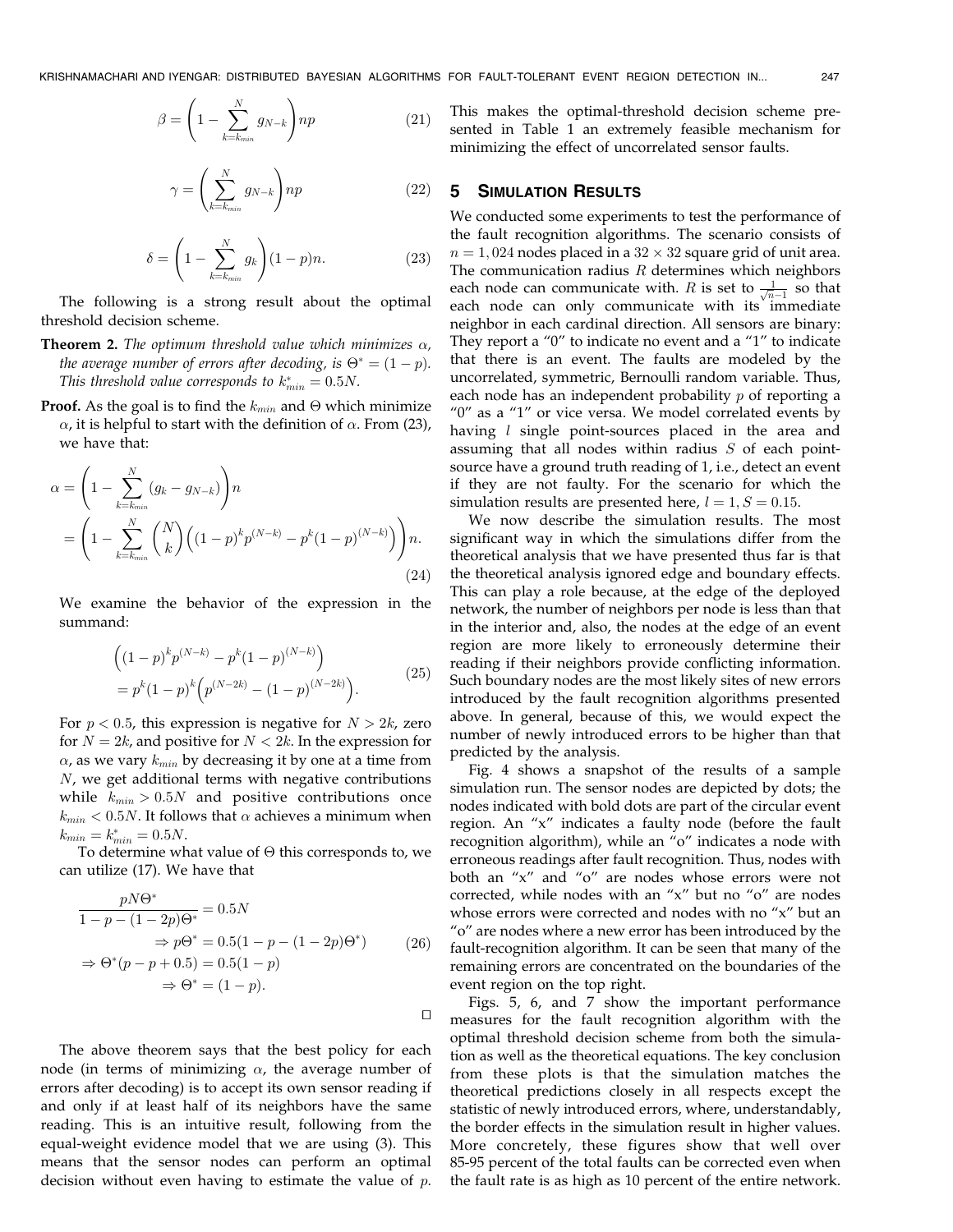Fig. 4. A snapshot of the simulator showing the errors before and after fault recognition with optimal threshold  $(p = 0.1)$ .

Fig. 8 illustrates the performance of the threshold decision scheme with respect to the threshold value  $\Theta$ . Again, the simulation and theoretical predictions are in close agreement. The optimal value of the threshold  $\Theta$  is indeed found to correspond to a  $k_{min}$  of 0.5N.

As mentioned before, many detection errors occur at the boundary of the event region. This is because the assumption that all neighbors should have the same reading fails, by definition, at this border. Now, the relative number of nodes at the boundary of an event region (compared to the number of nodes within the region) decreases as the size of the event region increases. We should therefore expect to see the algorithm perform better as the event region increases. This is shown by Fig. 9, which measures the improvement in the average fraction of errors corrected in the event region.



 $0.5$ 

Finally, we comment on the impact of the parameter  $N$ , the number of neighbors of each node, on the performance of the algorithms we have proposed. There are essentially two ways to increase  $N$ —by increasing the sensor density or by increasing the communication range of each node. All other factors remaining the same, increasing  $N$  by increasing the deployed density of sensors can significantly improve the performance of the algorithm. This is because this would allow a greater sampling of a spatially correlated event. However, increasing  $N$  by keeping the density the same and increasing the communication range can have the opposite effect. Increasing the communication range can effectively increase the number of nodes that are at the "boundary" of the event region—potentially increasing the number of nodes at which incorrect decisions are made by the Bayesian algorithms. Both these effects were observed in our simulations.



Fig. 5. Normalized number of errors corrected and uncorrected with the optimal threshold decision scheme.



Fig. 7. Normalized reduction in average number of errors for the optimal threshold decision scheme.



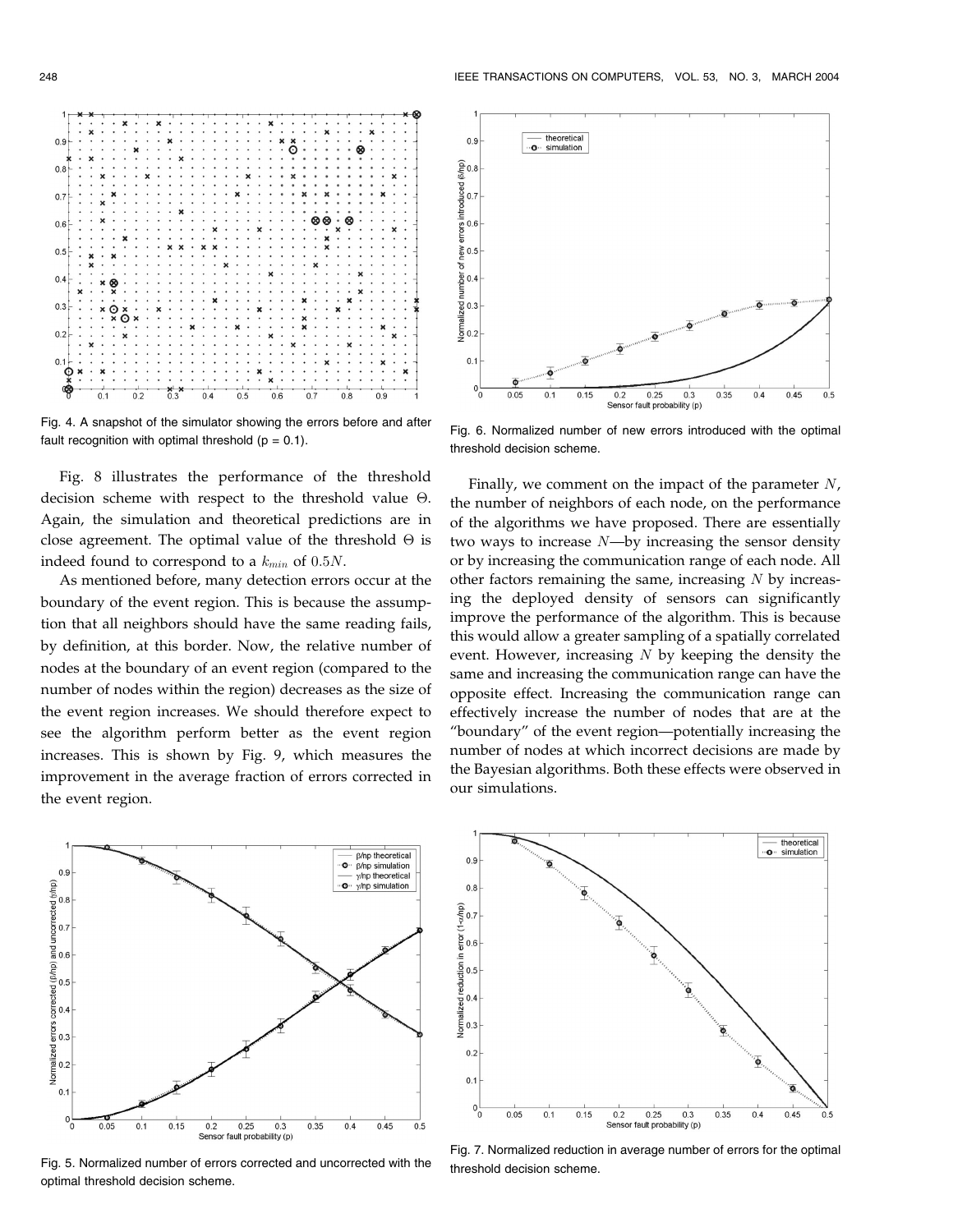

Fig. 8. Normalized reduction in average number of errors with respect to the threshold value in the threshold decision scheme ( $p = 0.25$ ,  $\Theta$ \* = 1 - p = 0.75).

#### 6 CONCLUSIONS

With recent advances in technology, it has become feasible to consider the deployment of large-scale wireless sensor networks that can provide high-quality environmental monitoring for a range of applications. In this paper, we developed a solution to a canonical task in such networks the extraction of information about regions in the environment with identifiable events.

One of the most difficult challenges is that of distinguishing between faulty sensor measurements and unusual environmental conditions. To our knowledge, this is the first paper to propose a solution to the fault-event disambiguation problem in sensor networks. Our proposed solution, in the form of Bayesian fault-recognition algorithms, exploits the notion that measurement errors due to faulty equipment are likely to be uncorrelated, while environmental conditions are spatially correlated.

We presented two Bayesian algorithms, the randomized decision scheme and the threshold decision scheme, and derived analytical expressions for their performance. Our analysis showed that the threshold decision scheme has better performance in terms of the minimization of errors. We also derived the optimal setting for the threshold decision scheme for the average-correlation model. The proposed algorithm has the additional advantage of being completely distributed and localized—each node only needs to obtain information from neighboring sensors in order to make its decisions. The theoretical and simulation results show that, with the optimal threshold decision scheme, faults can be reduced by as much as 85 to 95 percent for fault rates as high as 10 percent.

We should note that the extension to nonsymmetric fault probabilities is straightforward and does not affect the basic conclusions of this paper. There are a number of other directions in which this work on fault recognition and fault tolerance in sensor networks can be extended. We have dealt with a binary fault-event disambiguation problem here. This could be generalized to the correction of real-valued sensor



Fig. 9. Average fraction of errors corrected in the event region, with respect to the size of the event region.

measurement errors: Nodes in a sensor network should be able to exploit the spatial correlation of environmental readings to correct for the noise in their readings (the noise models would be different from the binary 0-1 failures considered in this work). Another related direction is to consider dynamic sensor faults where the same nodes need not always be faulty. Much of the work presented here can also be extended to dynamic event region detection to deal with environmental phenomena that change location or shape over time. We would also like to see the algorithms proposed in this paper implemented and validated on real sensor network hardware in the near future.

#### ACKNOWLEDGMENTS

This research was funded in part by US Defense Advanced Research Projects Agency N66001-00-1-8946, US Office of Naval Research N00014-01-0712, and the US Department of Energy through Oak Ridge National Lab.

#### **REFERENCES**

- [1] D. Estrin, L. Girod, G. Pottie, and M. Srivastava, "Instrumenting the World with Wireless Sensor Networks," Proc. Int'l Conf. Acoustics, Speech and Signal Processing (ICASSP 2001), May 2001.
- [2] C. Intanagonwiwat, R. Govindan, and D. Estrin, "Directed Diffusion: A Scalable and Robust Communication Paradigm for Sensor Networks," Proc. ACM/IEEE Int'l Conf. Mobile Computing and Networks (MobiCom 2000), Aug. 2000.
- [3] C. Intanagonwiwat, D. Estrin, R. Govindan, and J. Heidemann, "Impact of Network Density on Data Aggregation in Wireless Sensor Networks," Proc. 22nd Int'l Conf. Distributed Computing Systems (ICDCS '02), July 2002.
- D. Estrin, R. Govindan, J. Heidemann, and S. Kumar, "Next Century Challenges: Scalable Coordination in Sensor Networks," Proc. ACM/IEEE Int'l Conf. Mobile Computing and Networks (MobiCom '99), Aug. 1999.
- [5] K. Marzullo, "Implementing Fault-Tolerant Sensors," TR89-997, Dept. of Computer Science, Cornell Univ., May 1989.
- [6] L. Prasad, S.S. Iyengar, R.L. Kashyap, and R.N. Madan, "Functional Characterization of Fault Tolerant Interation in Distributed Sensor Networks," IEEE Trans. Systems, Man, and Cybernetics, vol. 21, no. 5, Sept./Oct. 1991.
- [7] N. Lynch, Distributed Algorithms. Morgan Kauffman, 1997.